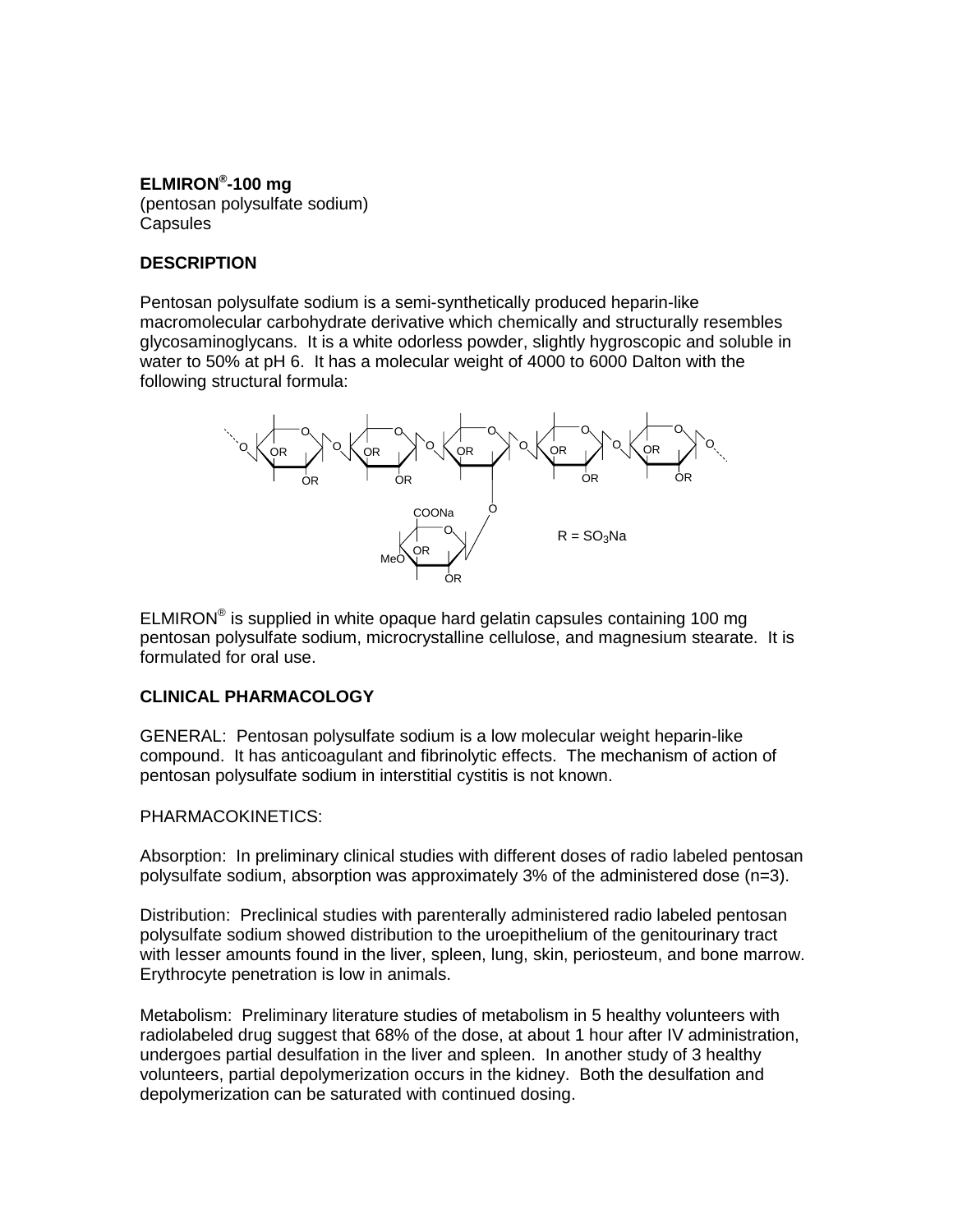Excretion: In preliminary clinical studies in 8 healthy male volunteers, the elimination half-life of pentosan polysulfate sodium had a mean value at 24 hours after IV injection of 40 mg.

The elimination half-life in urine following orally administered radio labeled pentosan polysulfate sodium was determined to be 4.8 hours for the unchanged drug.

In preliminary human studies in 3 healthy male volunteers, after single doses of radio labeled drug, urinary excretion averaged 3.5% of the administered dose. After multiple doses of pentosan polysulfate sodium, urine excretion of radioactivity averaged 11% of the administered dose.

Further analyses of the urinary fraction obtained after repeated dosing showed that about 3% of the dose may be unchanged pentosan polysulfate sodium.

Special Populations: Dose adjustments in geriatric patients and in patients with hepatic or renal impairment were not studied.

#### PHARMACODYNAMICS:

The mechanism by which pentosan polysulfate sodium achieves its effects in patients is unknown. In preliminary clinical models, pentosan polysulfate sodium adhered to the bladder wall mucosal membrane. The drug may act as a buffer to control cell permeability preventing irritating solutes in the urine from reaching the cells.

Food effects: The effect of food on absorption of pentosan polysulfate sodium is not known. In clinical trials, ELMIRON was administered with water 1 hour before or 2 hours after meals.

Drug-Drug Interactions: Not studied.

# **CLINICAL TRIALS**

ELMIRON was evaluated in two clinical trials for the relief of pain in patients with chronic interstitial cystitis (IC). All patients met the NIH definition of IC based upon the results of cystoscopy, cytology, and biopsy. One blinded, randomized, placebo controlled study evaluated 151 patients (145 women, 5 men, 1 unknown) with a mean age of 44 years (range 18 to 81). Approximately equal numbers of patients received either placebo or ELMIRON 100 mg three times a day for 3 months. Clinical improvement in bladder pain was based upon the patient's own assessment. In this study, 28/74 (38%) of patients who received ELMIRON and 13/74 (18%) of patients who received placebo, showed greater than 50% improvement in bladder pain (p=0.005).

A second clinical trial, the physician's usage study, was a prospectively designed retrospective analysis of 2499 patients who received ELMIRON 300 mg a day without blinding. Of the 2499 patients, 2220 were women, 254 were men, and 25 were of unknown sex. The patients had a mean age of 47 years and 23% were over 60 years of age. By 3 months, 1307 (52%) of the patients had dropped out or were ineligible for analysis, overall, 1192 (48%) received ELMIRON for 3 months; 892 (36%) received ELMIRON for 6 months; and 598 (24%) received ELMIRON for one year.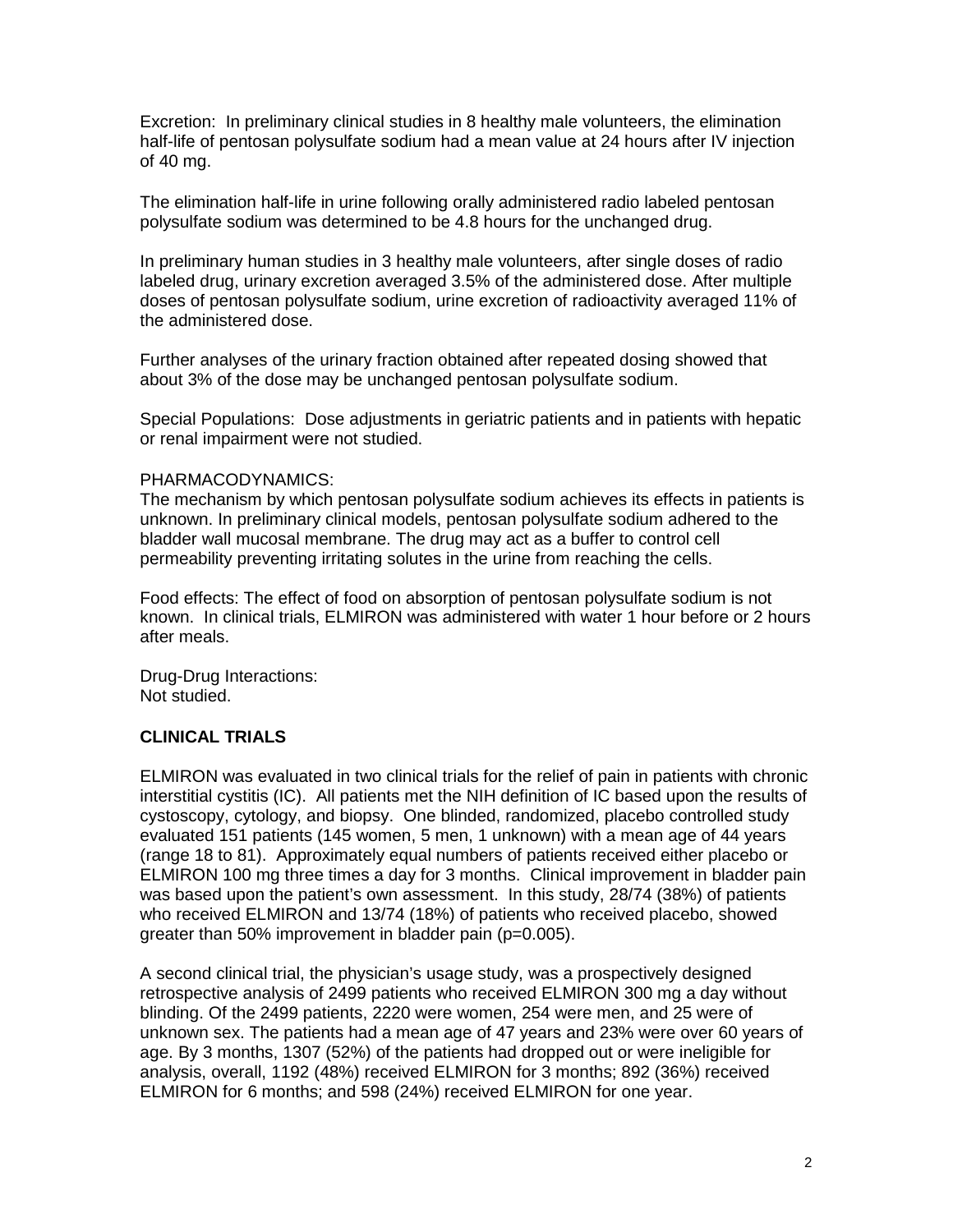Patients had unblinded evaluations every 3 months for the patient's rating of overall change in pain in comparison to baseline and for the difference calculated in "pain/discomfort" scores. At baseline, pain/discomfort scores for the original 2499 patients were severe or unbearable in 60%, moderate in 33% and mild or none in 7% of patients. The extent of the patients' pain improvement is shown in Table 1.

At 3 months, 722/2499 (29%) of the patients originally in the study had pain scores that improved by one or two categories. By 6 months, in the 892 patients who continued taking ELMIRON, an additional 116/2499 (5%) of patients had improved pain scores. After 6 months, the percent of patients who reported the first onset of pain relief was less than 1.5% of patients who originally entered in the study (see Table 2).

| Table 1:<br>Pain Scores in Reference to Baseline in Open<br>Label Physician's Usage Study (N=2499) <sup>1</sup>                      |                                                              |                                                             |  |  |
|--------------------------------------------------------------------------------------------------------------------------------------|--------------------------------------------------------------|-------------------------------------------------------------|--|--|
| Efficacy<br>Parameter                                                                                                                | 3 months $^2$                                                | 6 months <sup>2</sup>                                       |  |  |
| <b>Patient Rating of Overall</b><br>Change in Pain<br>(Recollection of difference<br>between current pain and<br>baseline pain $)^3$ | $N = 1161$<br>$Median=3$<br>Mean= $3.44$<br>Cl: (3.37, 3.51) | $N = 724$<br>$Median=4$<br>Mean= $3.91$<br>CI: (3.83, 3.99) |  |  |
| Change in Pain/Discomfort<br>Score (Calculated<br>difference in scores at the<br>time point and baseline) <sup>4</sup> .             | $N = 1440$<br>Median=1<br>Mean= $0.51$<br>Cl: (0.45, 0.57)   | $N = 904$<br>Median=1<br>Mean= $0.66$<br>Cl: (0.61, 0.71)   |  |  |
| <sup>1</sup> Trial not designed to detect onset of pain relief.<br>$^{2}$ CI = 95% confidence interval                               |                                                              |                                                             |  |  |

<sup>3</sup>6-point scale: 1 = worse, 2 = no better, 3 = slightly improved, 4 = moderately improved,  $5 =$  greatly improved,  $6 =$  symptom gone.

<sup>4</sup>3-point scale: 1 = none or mild, 2 = moderate, 3 = severe or unbearable.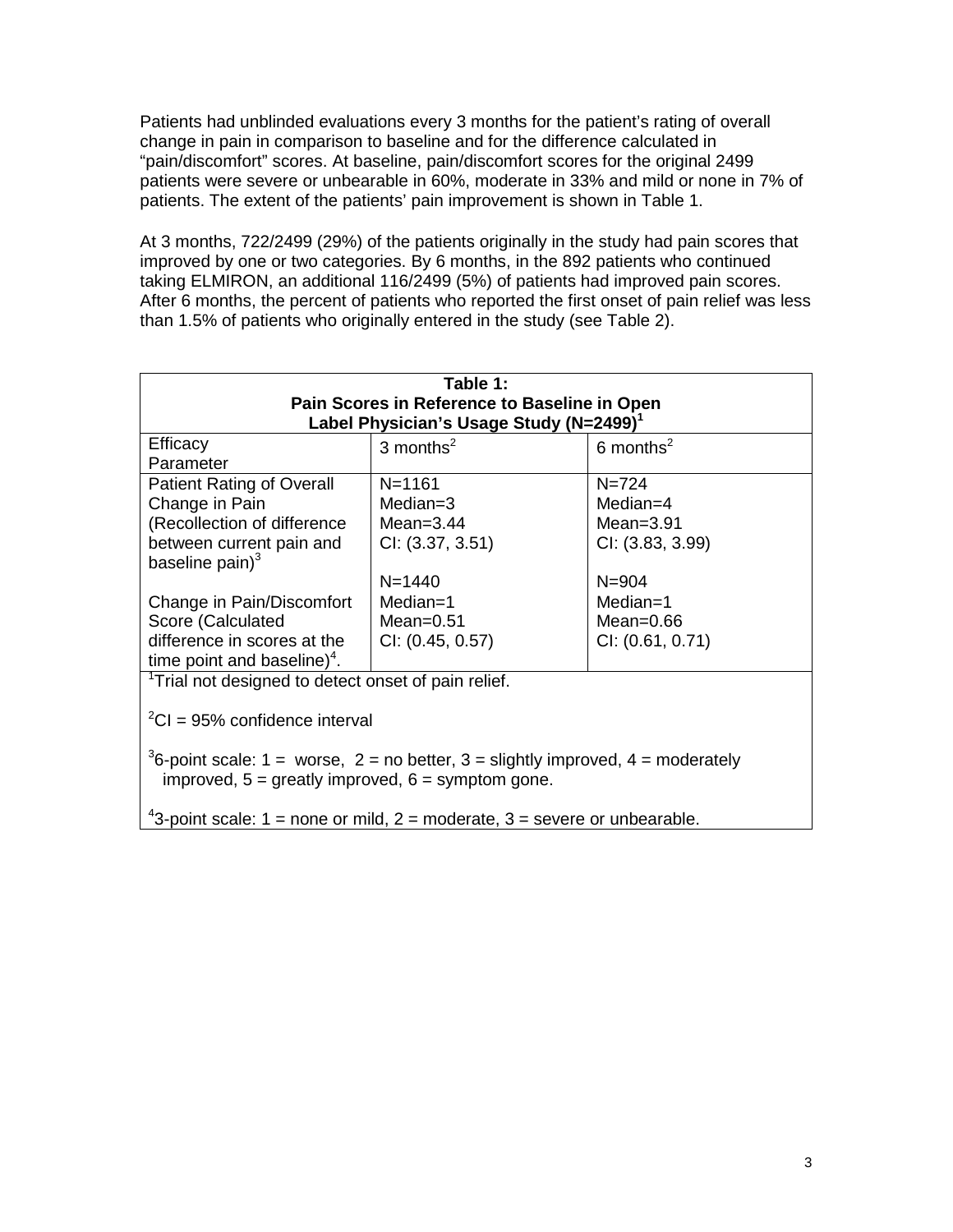| Table 2:<br>Number (%) of Patients with New Relief of<br>Pain/Discomfort <sup>1</sup> in the Open-Label Physician's<br>Usage Study (N=2499) |                 |                          |  |  |
|---------------------------------------------------------------------------------------------------------------------------------------------|-----------------|--------------------------|--|--|
|                                                                                                                                             | at 3 months $2$ | at 6 months <sup>3</sup> |  |  |
|                                                                                                                                             | (n=1192)        | (n=892)                  |  |  |
| Considering only the<br>patients who continued<br>treatment                                                                                 | 722/1192 (61%)  | 116/892 (13%)            |  |  |
|                                                                                                                                             | 722/2499 (29%)  | 116/2499 (5%)            |  |  |
| Considering all the patients<br>originally enrolled in the<br>study                                                                         |                 |                          |  |  |

<sup>1</sup>First-time Improvement in pain/discomfort score by 1 or 2 categories.

<sup>2</sup>Number (%) of patients with improvement of pain/discomfort score at 3 months when compared to baseline.

 $3$ Number (%) of patients without pain/discomfort improvement at 3 months who had improvement at 6 months.

#### **INDICATIONS AND USAGE**

ELMIRON (pentosan polysulfate sodium) is indicated for the relief of bladder pain or discomfort associated with interstitial cystitis.

#### **CONTRAINDICATIONS**

ELMIRON (pentosan polysulfate sodium) is contraindicated in patients with known hypersensitivity to the drug, structurally related compounds, or excipients.

#### **WARNINGS**

None.

#### **PRECAUTIONS**

GENERAL:

ELMIRON (pentosan polysulfate sodium) is a weak anticoagulant (1/15 the activity of heparin). At a daily dose of 300 mg (n = 128), rectal hemorrhage was reported as an adverse event in 6.3% of patients. Bleeding complications of ecchymosis, epistaxis, and gum hemorrhage have been reported (see **ADVERSE REACTIONS**). Patients undergoing invasive procedures or having signs/symptoms of underlying coagulopathy or other increased risk of bleeding (due to other therapies such as coumarin anticoagulants, heparin, t-PA, streptokinase, or high dose aspirin) should be evaluated for hemorrhage. Patients with diseases such as aneurysms, thrombocytopenia, hemophilia, gastrointestinal ulcerations, polyps, or diverticula should be carefully evaluated before starting ELMIRON.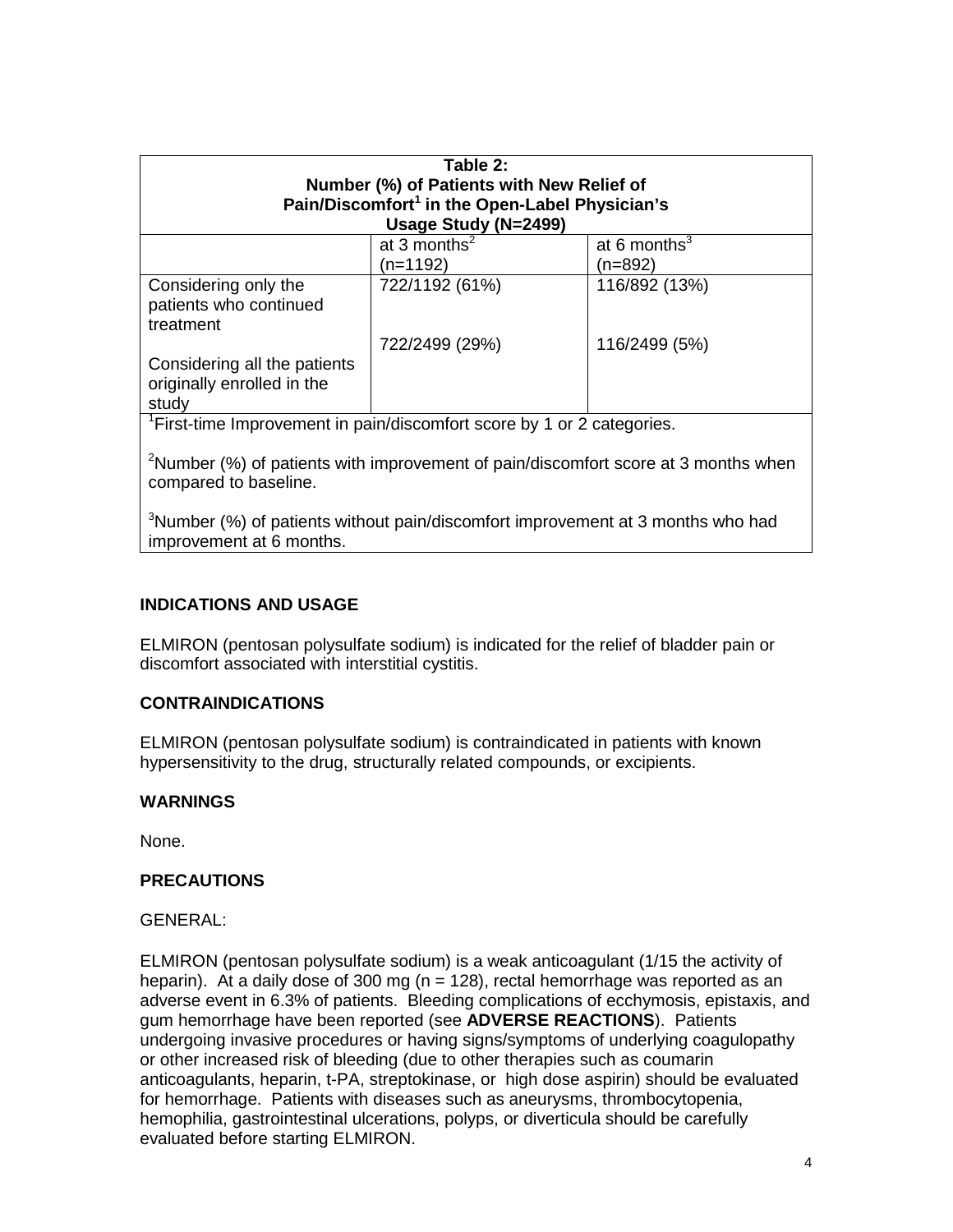A similar product that was given subcutaneously, sublingually, or intramuscularly (and not initially metabolized by the liver) is associated with delayed immunoallergic thrombocytopenia with symptoms of thrombosis and hemorrhage. Caution should be exercised when using ELMIRON in patients who have a history of heparin induced thrombocytopenia.

Hepatic Insufficiency: Pentosan polysulfate sodium is desulfated by both the liver and the spleen. The extent to which hepatic insufficiency or splenic disorders may increase the bioavailability of the parent or active metabolites of pentosan polysulfate sodium is not known. Caution should be exercised when using ELMIRON in these patients.

Mildly (<2.5 x normal) elevated transaminase, alkaline phosphatase, γ-glutamyl transpeptidase, and lactic dehydrogenase occurred in 1.2% of patients. The increases usually appeared 3 to 12 months after the start of ELMIRON therapy, and were not associated with jaundice or other clinical signs or symptoms. These abnormalities are usually transient, may remain essentially unchanged, or may rarely progress with continued use. Increases in PTT and PT (<1% for both) or thrombocytopenia (0.2%) were noted.

Alopecia is associated with pentosan polysulfate and with heparin products. In clinical trials of ELMIRON, alopecia could begin within the first 4 weeks of treatment. Ninetyseven percent (97%) of the cases of alopecia reported were alopecia areata, limited to a single area on the scalp.

INFORMATION FOR PATIENTS:

Patients should take the drug as prescribed, in the dosage prescribed, and no more frequently than prescribed. Patients should be reminded that ELMIRON has a weak anticoagulant effect. This effect may increase bleeding times.

#### LABORATORY TEST FINDINGS:

Pentosan polysulfate sodium did not affect prothrombin time (PT) or partial thromboplastin time (PTT) up to 1200 mg per day in 24 healthy male subjects treated for 8 days. Pentosan polysulfate sodium also inhibits the generation of factor Xa in plasma and inhibits thrombin-induced platelet aggregation in human platelet rich plasma ex vivo. (See **PRECAUTIONS**-Hepatic Insufficiency Section for additional information).

CARCINOGENICITY, MUTAGENESIS, IMPAIRMENT OF FERTILITY:

Long term studies in animals have not been performed to evaluate the carcinogenic potential of ELMIRON. Pentosan polysulfate sodium was not clastogenic or mutagenic when tested in the mouse micronucleus test or the Ames test (*S. typhimurium*). The effect of pentosan polysulfate sodium on spermatogenesis has not been investigated.

#### PREGNANCY CATEGORY B:

Reproduction studies have been performed in mice and rats with intravenous daily doses of 15 mg/kg, and in rabbits with 7.5 mg/kg. These doses are 0.42 and 0.14 times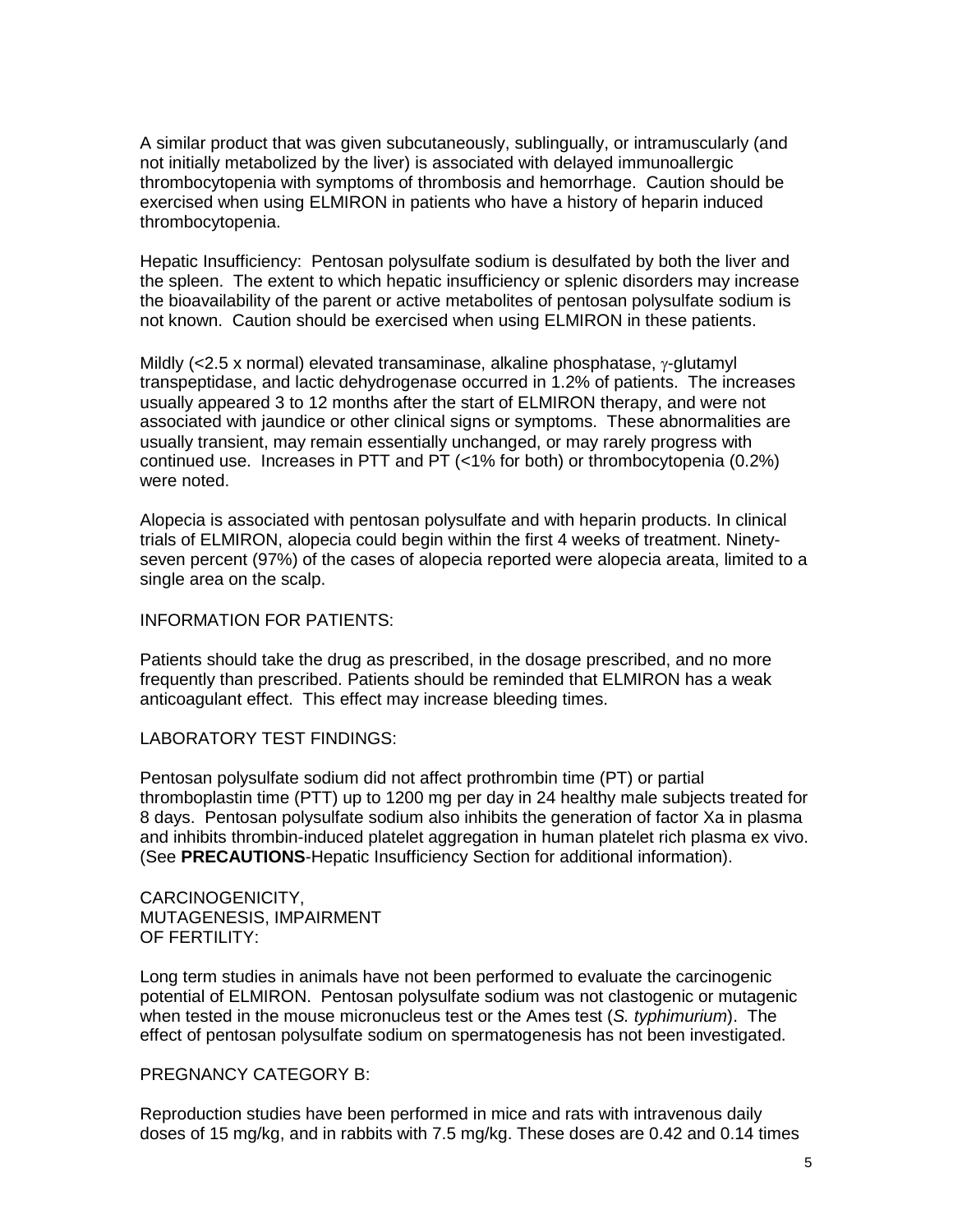the daily oral human doses of ELMIRON when normalized to body surface area. These studies did not reveal evidence of impaired fertility or harm to the fetus from ELMIRON. Direct in vitro bathing of cultured mouse embryos with pentosan polysulfate sodium (PPS) at a concentration of 1mg/mL may cause reversible limb bud abnormalities. Adequate and well controlled studies have not been performed in pregnant women. Because animal studies are not always predictive of human response, this drug should be used in pregnancy only if clearly needed.

# NURSING MOTHERS:

It is not known whether this drug is excreted in human milk. Because many drugs are excreted in human milk, caution should be exercised when ELMIRON is administered to a nursing woman.

# PEDIATRIC USE:

Safety and effectiveness in pediatric patients below the age of 16 years have not been established.

# **ADVERSE REACTIONS**

ELMIRON was evaluated in clinical trials in a total of 2627 patients (2343 women, 262 men, 22 unknown) with a mean age of 47

[range 18 to 88 with 581 (22%) over 60 years of age]. Of the 2627 patients, 128 patients were in a 3 month trial and the remaining 2499 patients were in a long term, unblinded trial.

Deaths occurred in 6/2627 (0.2%) patients who received the drug over a period of 3 to 75 months. The deaths appear to be related to other concurrent illnesses or procedures, except in one patient for whom the cause was not known.

Serious adverse events occurred in 33/2627 (1.3%) patients. Two patients had severe abdominal pain or diarrhea and dehydration that required hospitalization. Because there was not a control group of patients with interstitial cystitis who were concurrently evaluated, it is difficult to determine which events are associated with ELMIRON and which events are associated with concurrent illness, medicine, or other factors.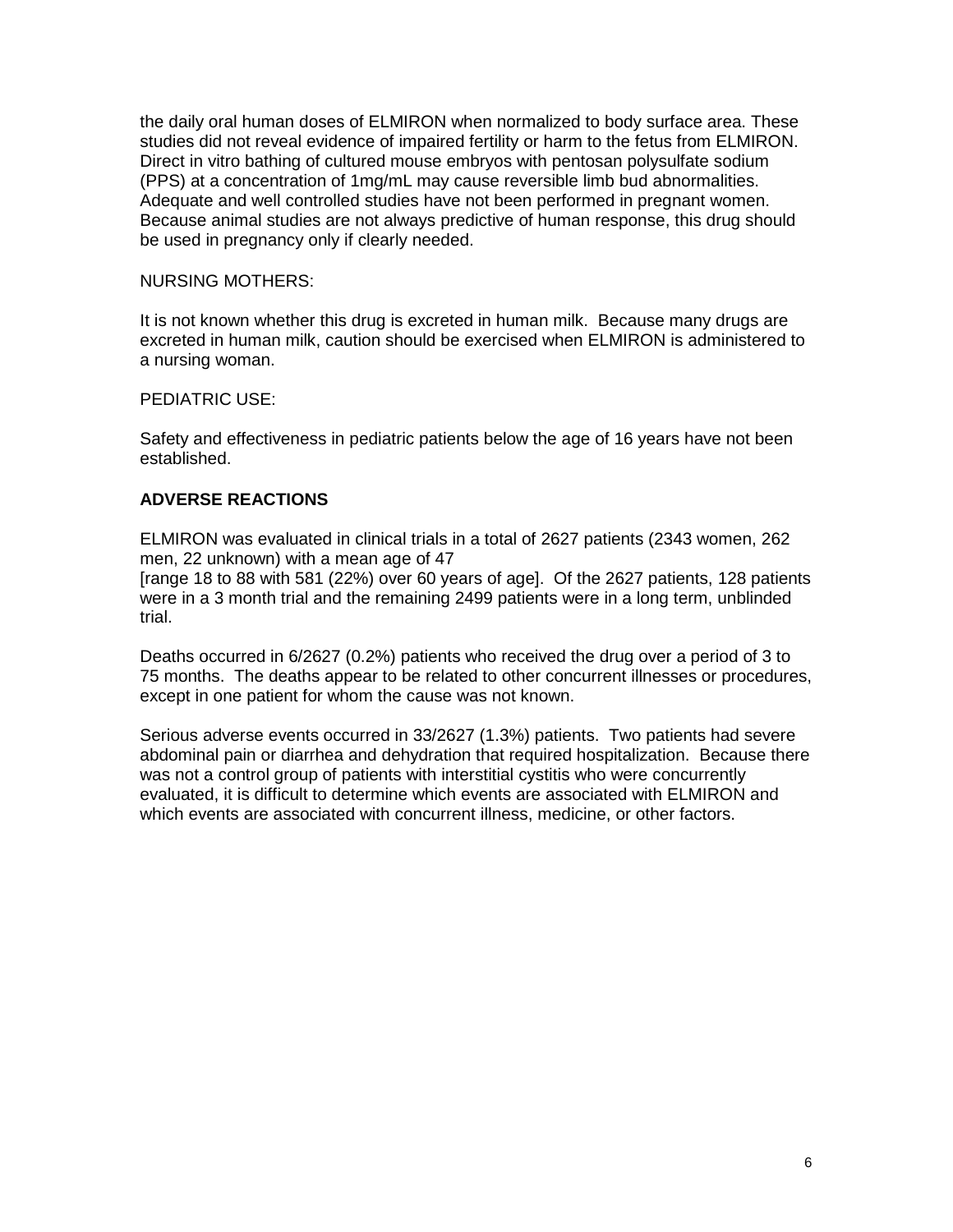| <b>Adverse Experience In Placebo-Controlled</b><br><b>Clinical Trials of ELMIRON 100 mg</b><br>Three Times a Day for 3 Months |                                 |                |                |  |
|-------------------------------------------------------------------------------------------------------------------------------|---------------------------------|----------------|----------------|--|
| Body System/                                                                                                                  |                                 | Elmiron        | Placebo        |  |
| <b>Adverse Experience</b>                                                                                                     |                                 | $n = 128$      | $n = 130$      |  |
| <b>CNS</b>                                                                                                                    | Overall Number of Patients*     | 3              | 5              |  |
|                                                                                                                               | Insomnia                        | 1              | $\mathbf 0$    |  |
|                                                                                                                               | Headache                        | 1              | 3              |  |
|                                                                                                                               | <b>Severe Emotional</b>         | $\overline{2}$ | 1              |  |
|                                                                                                                               | Lability/Depression             |                |                |  |
|                                                                                                                               | Nystagmus/Dizziness             | 1              | 1              |  |
|                                                                                                                               | Hyperkinesia                    | 1              | 1              |  |
| GI                                                                                                                            | Overall Number of Patients*     | $\overline{7}$ | $\overline{7}$ |  |
|                                                                                                                               | Nausea                          | 3              | 3              |  |
|                                                                                                                               | Diarrhea                        | 3              | 6              |  |
|                                                                                                                               | Dyspepsia                       | 1              | $\mathbf 0$    |  |
|                                                                                                                               | Jaundice                        | 0              | $\overline{1}$ |  |
|                                                                                                                               | Vomiting                        | $\overline{0}$ | $\overline{2}$ |  |
| <b>Skin/Allergic</b>                                                                                                          |                                 |                |                |  |
|                                                                                                                               | Overall Number of Patients*     | $\overline{2}$ | 4              |  |
|                                                                                                                               | Rash                            | $\overline{0}$ | $\overline{2}$ |  |
|                                                                                                                               | <b>Pruritus</b>                 | 0              | $\overline{2}$ |  |
|                                                                                                                               | Lacrimation                     | 1              | 1              |  |
|                                                                                                                               | <b>Rhinitis</b>                 | 1              | 1              |  |
|                                                                                                                               | <b>Increased Sweating</b>       | 1              | $\overline{0}$ |  |
| <b>Other</b>                                                                                                                  | Overall Number of Patients*     | 1              | 3              |  |
|                                                                                                                               | Amenorrhea                      | $\overline{0}$ | 1              |  |
|                                                                                                                               | Arthralgia                      | $\overline{0}$ | 1              |  |
|                                                                                                                               | Vaginitis                       | 1              | 1              |  |
| <b>Total Events</b>                                                                                                           |                                 | 17             | 27             |  |
|                                                                                                                               | <b>Total Number of Patients</b> |                |                |  |
| 13<br><b>Reporting Adverse Events</b>                                                                                         |                                 |                | 19             |  |
| * Within a body system, the individual events do not sum to equal overall number of                                           |                                 |                |                |  |
| patients because a patient may have more than one event.                                                                      |                                 |                |                |  |

#### The adverse events described below were reported in an unblinded clinical trial of 2499 interstitial cystitis patients treated with ELMIRON. Of the original 2499 patients, 1192 (48%) received ELMIRON for 3 months; 892 (36%) received ELMIRON for 6 months; and 598 (24%) received ELMIRON for one year, 355 (14%) received ELMIRON for 2 years, and 145 (6%) for 4 years.

Frequency (1 to 4%): Alopecia (4%), diarrhea (4%), nausea (4%), headache (3%), rash (3%), dyspepsia (2%), abdominal pain (2%), liver function abnormalities (1%), dizziness  $(1\%)$ .

Frequency (< 1%):

*Digestive:* Vomiting, mouth ulcer, colitis, esophagitis, gastritis, flatulence, constipation, anorexia, gum hemorrhage.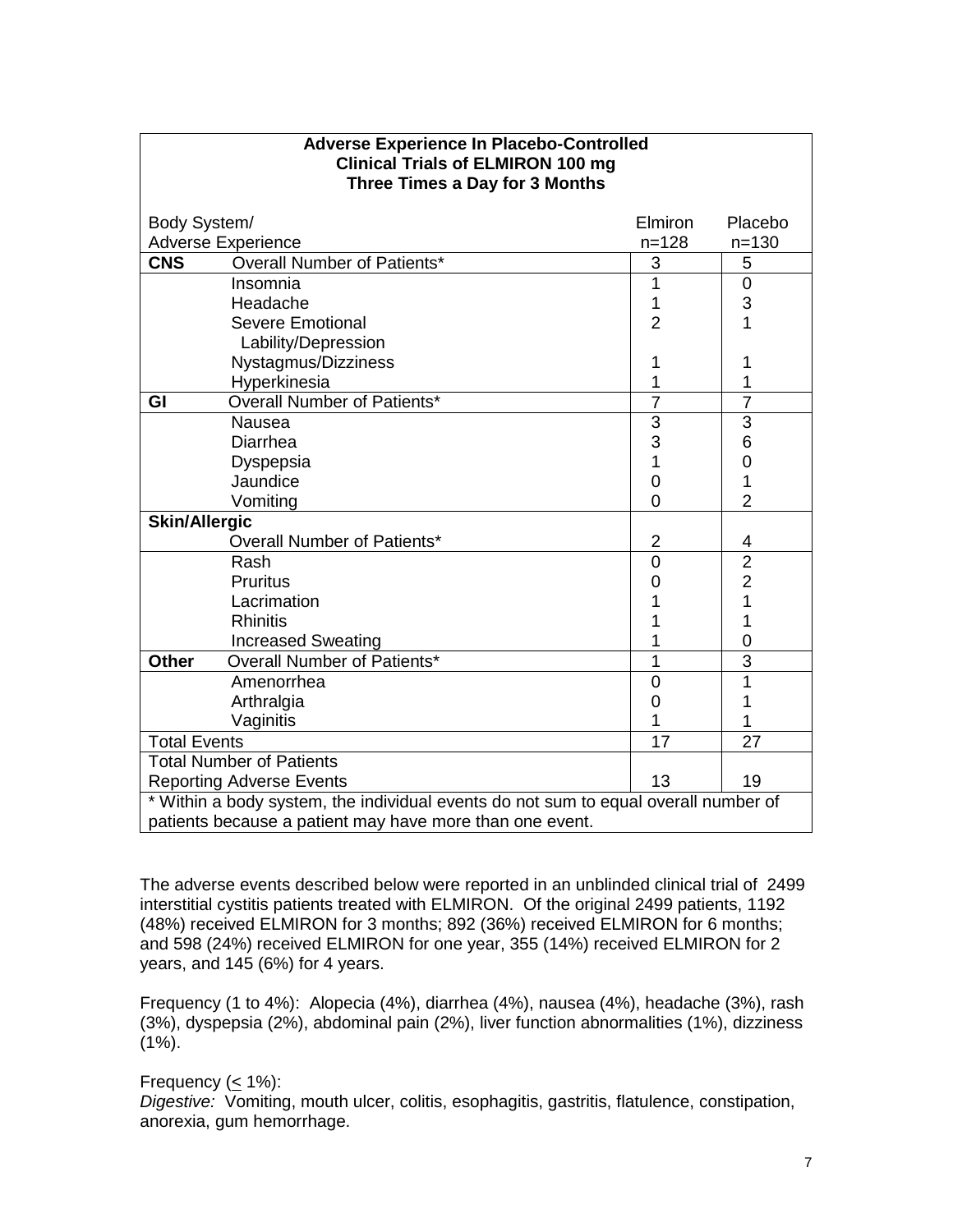*Hematologic:* Anemia, ecchymosis, increased prothrombin time, increased partial thromboplastin time, leukopenia, thrombocytopenia. *Hypersensitive Reactions:* Allergic reaction, photosensitivity. *Respiratory System:* Pharyngitis, rhinitis, epistaxis, dyspnea. *Skin and Appendages:* Pruritus, urticaria. *Special Senses:* Conjunctivitis, tinnitus, optic neuritis, amblyopia, retinal hemorrhage.

# **Post-marketing Experience:**

Rectal hemorrhage: ELMIRON was evaluated in a randomized, double-blind, parallel group, Phase 4 study conducted in 380 patients with interstitial cystitis dosed for 32 weeks. At a daily dose of 300 mg ( $n = 128$ ), rectal hemorrhage was reported as an adverse event in 6.3% of patients. The severity of the events was described as "mild" in most patients. Patients in that study who were administered ELMIRON 900 mg daily, a dose higher than the approved dose, experienced a higher incidence of rectal hemorrhage, 15%.

Liver Function Abnormality: A randomized, double-blind, parallel group, phase 2 study was conducted in 100 men (51 ELMIRON and 49 placebo) dosed for 16 weeks. At a daily dose of 900 mg, a dose higher than the approved dose, elevated liver function tests were reported as an adverse event in 11.8% ( $n = 6$ ) of ELMIRON treated patients and  $2\%$  (n = 1) of placebo treated patients.

# **OVERDOSAGE**

Overdose has not been reported. Based upon the pharmacodynamics of the drug, toxicity is likely to be reflected as anticoagulation, bleeding, thrombocytopenia, liver function abnormalities, and gastric distress. (See **CLINICAL PHARMACOLOGY and PRECAUTIONS** sections). At a daily dose of 900 mg for 32 weeks (n = 127) in a clinical trial, rectal hemorrhage was reported as an adverse event in 15% of patients. At a daily dose of ELMIRON 900mg for 16 weeks in a clinical trial that enrolled 51 patients in the ELMIRON group and 49 in the placebo group, elevated liver function tests were reported as an adverse event in 11.8% of patients in the ELMIRON group and 2% of patients in the placebo group. In the event of acute overdosage, the patient should be given gastric lavage if possible, carefully observed and given symptomatic and supportive treatment.

#### **DOSAGE AND ADMINISTRATION**

The recommended dose of ELMIRON is 300 mg/day taken as one 100 mg capsule orally three times daily. The capsules should be taken with water at least 1 hour before meals or 2 hours after meals.

Patients receiving ELMIRON should be reassessed after 3 months. If improvement has not occurred and if limiting adverse events are not present, ELMIRON may be continued for another 3 months.

The clinical value and risks of continued treatment in patients whose pain has not improved by 6 months is not known.

#### **HOW SUPPLIED**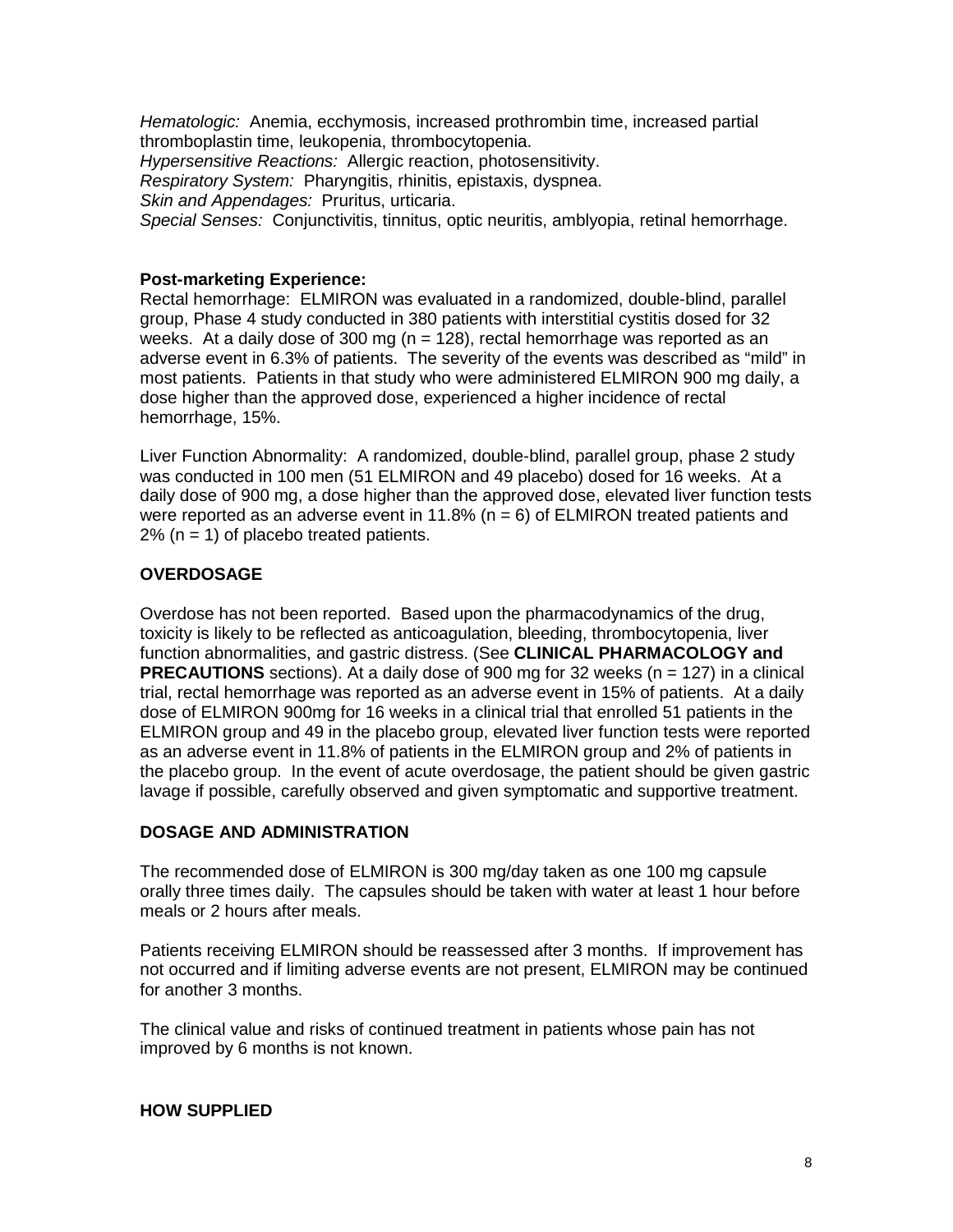ELMIRON® is supplied in white opaque hard gelatin capsules imprinted "BNP7600" containing 100 mg pentosan polysulfate sodium. Supplied in bottles of 100 capsules.

NDC NUMBER 17314-9300-1

# **STORAGE**

Store at controlled room temperature 15°-30°C (59°-86°F).

#### **Rx only**

ELMIRON® is a Registered Trademark of IVAX Research, Inc. under license to ORTHO-McNEIL PHARMACEUTICAL, INC.

© OMP 2002,1998



ORTHO-McNEIL PHARMACEUTICAL, INC. Raritan, New Jersey 08869

Manufactured by: IVAX Pharmaceuticals, Inc. Miami, FL 33137 Distributed by ORTHO-McNEIL PHARMACEUTICAL, INC. Raritan, New Jersey 08869-4043

Revised August 2004

**Patent #5,180,715**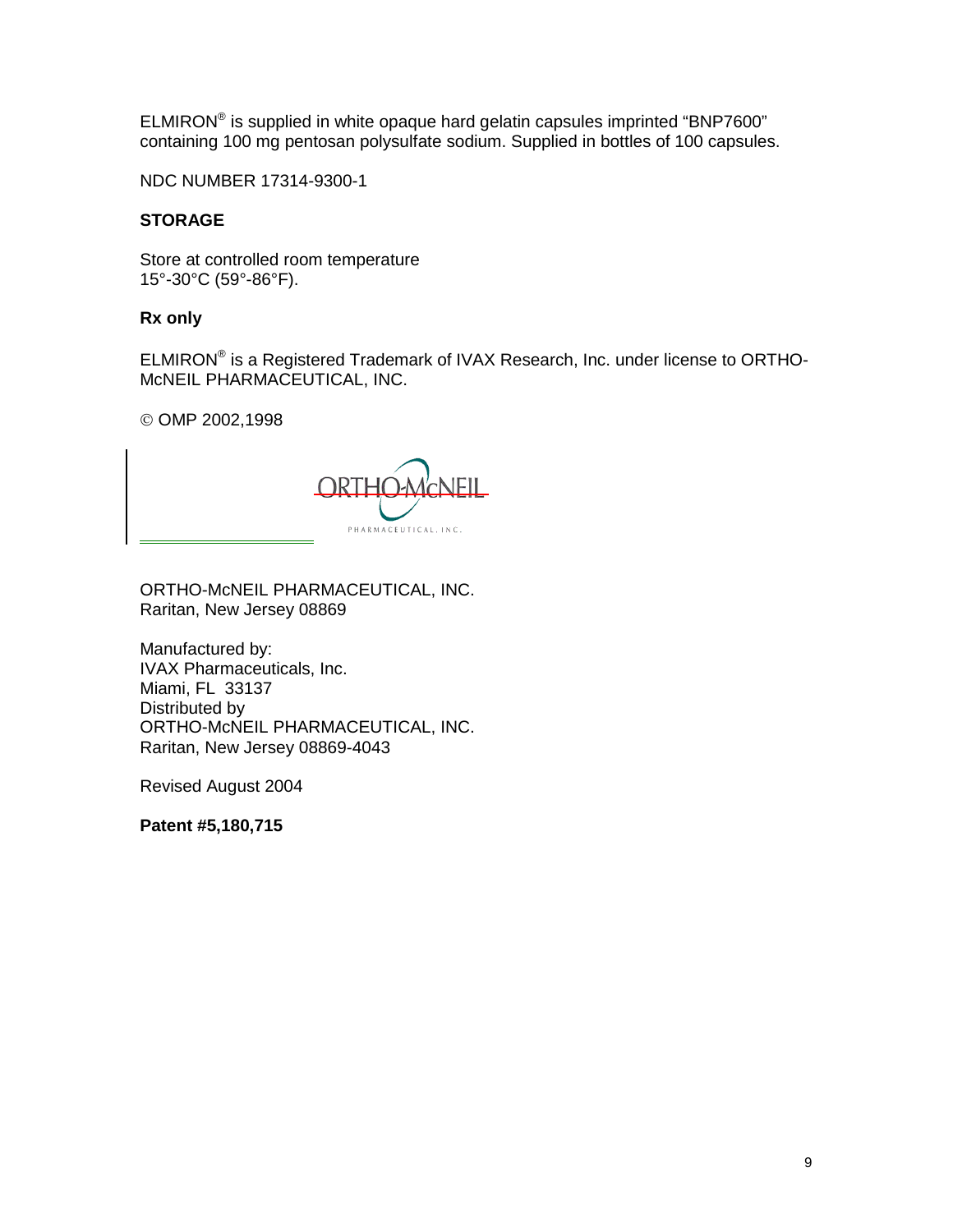# *PHARMACIST: PLEASE DISPENSE ONE MEDICATION GUIDE PER PRESCRIPTION*

*Patient Leaflet* 

#### **Medication Guide**  Questions and Answers About

# **ELMIRON® (Generic name = pentosan polysulfate sodium) Capsules**

#### **What is the most important information I should know about ELMIRON?**

ELMIRON (pronounced EL ma ron) is used to treat the pain or discomfort of interstitial cystitis (IC).

You must take ELMIRON as prescribed by your doctor in the dosage prescribed but no more frequently than prescribed.

ELMIRON is a weak anticoagulant (blood thinner) which may increase bleeding.

Call your doctor if you will be undergoing surgery or will begin taking anticoagulant therapy such as warfarin sodium, heparin, high doses of aspirin, or antiinflammatory drugs such as ibuprofen.

# **What is Elmiron?**

ELMIRON is used to treat the pain or discomfort of interstitial cystitis (IC). It is not known exactly how ELMIRON works, but it is not a pain medication like aspirin or acetaminophen and therefore must be taken continuously for relief as prescribed.

# **Who should not take ELMIRON?**

- Patients undergoing surgery should speak with their doctor about when to discontinue ELMIRON prior to surgery.
- ELMIRON should be used during pregnancy only if clearly needed.

# **What does your doctor need to know?**

- If you are taking anticoagulant therapy such as warfarin sodium, heparin, high doses of aspirin, or antiinflammatory drugs such as ibuprofen.
- If you are pregnant.
- If you have any liver problems.